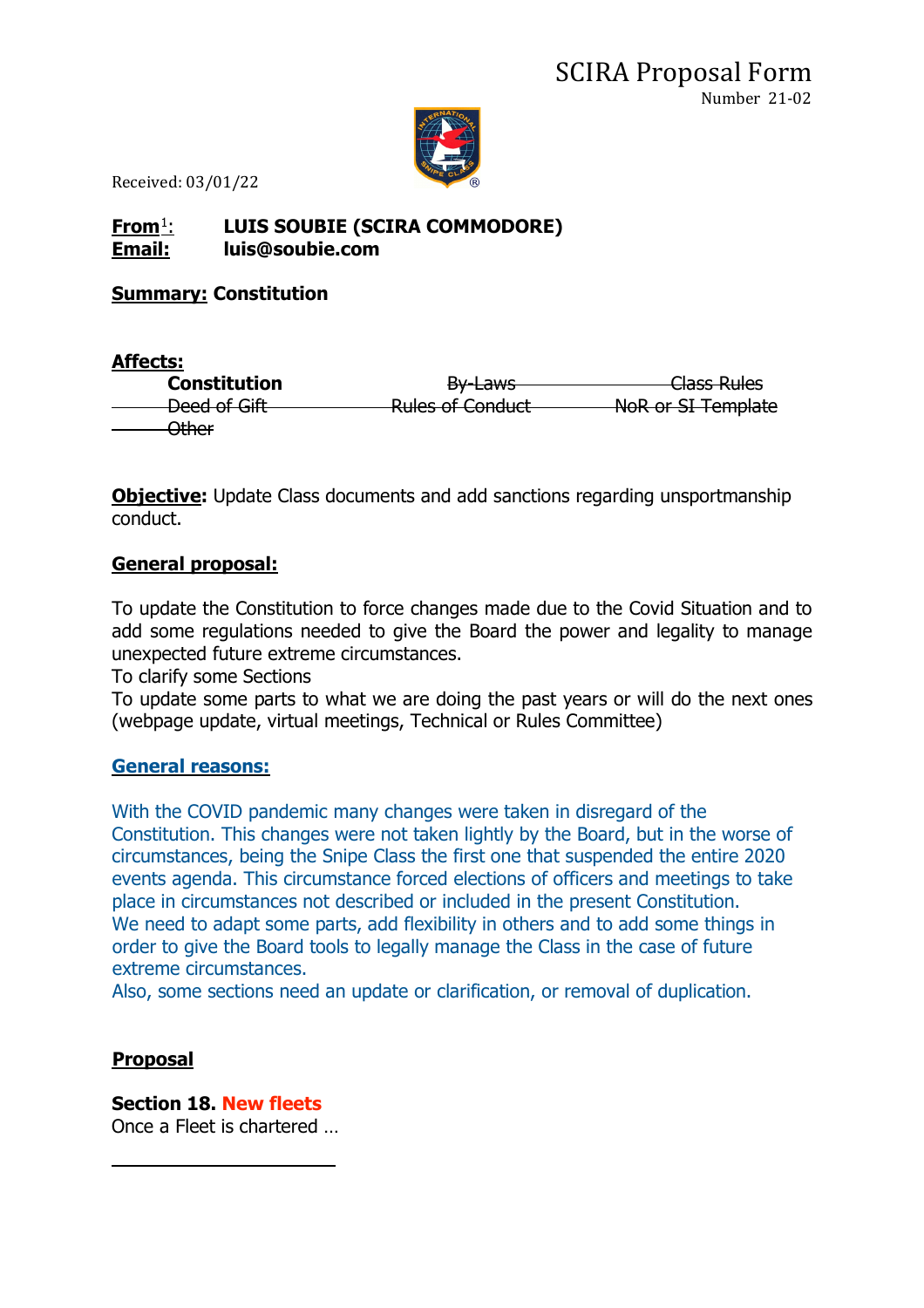

#### **Reasons:**

The section has no name

**22.1 Commodore:** Duties of the Commodore include: bi-annually appointing a Nominating Committee, a chairman of the …

#### **Reasons:**

There is no need to be bi-annually forced. In extreme circumstances this might change (as it did). Check 23.6 proposed below.

### **Proposal**

**23.1 Voting Members:** The Association shall be governed in all matters except as provided herein by a Board of Governors comprised of the Commodore, Vice Commodore, Chairman of the International Rules Technical Committee, the General Secretary for Europe and the General Secretary for the Western …

### **Reasons:**

The Committee that is overseeing all our rules is the Technical Committee, not the Rules Committee. And there is no Section that describes how the "International Rules Committee" or "Rules Committee" must be appointed or their duties.

### **Proposal**

**Section 23.3 Board Meetings: Bi-annual meetings A meeting shall be held in** conjunction with the absolute World Championship to facilitate attendance. A quorum shall be an absolute majority of the voting Board of Governors in attendance. The Commodore<sub>t</sub> or when petitioned by an absolute majority of the members of the Board of Governors, shall call an official meeting of the Board of Governors. The Commodore shall choose a time and place for the meetings, which and in case of a face-to-face meeting shall be held within three months if petitioned, and the Executive Director shall …

#### **Reasons:**

No need to restrict to bi-annual status.

The reason ("to facilitate attendance" is of no importance and it comes from an old version where NS would only meet at the Worlds)

The Commodore is calling meetings, and not requests by majority of the Board. We should have both methods.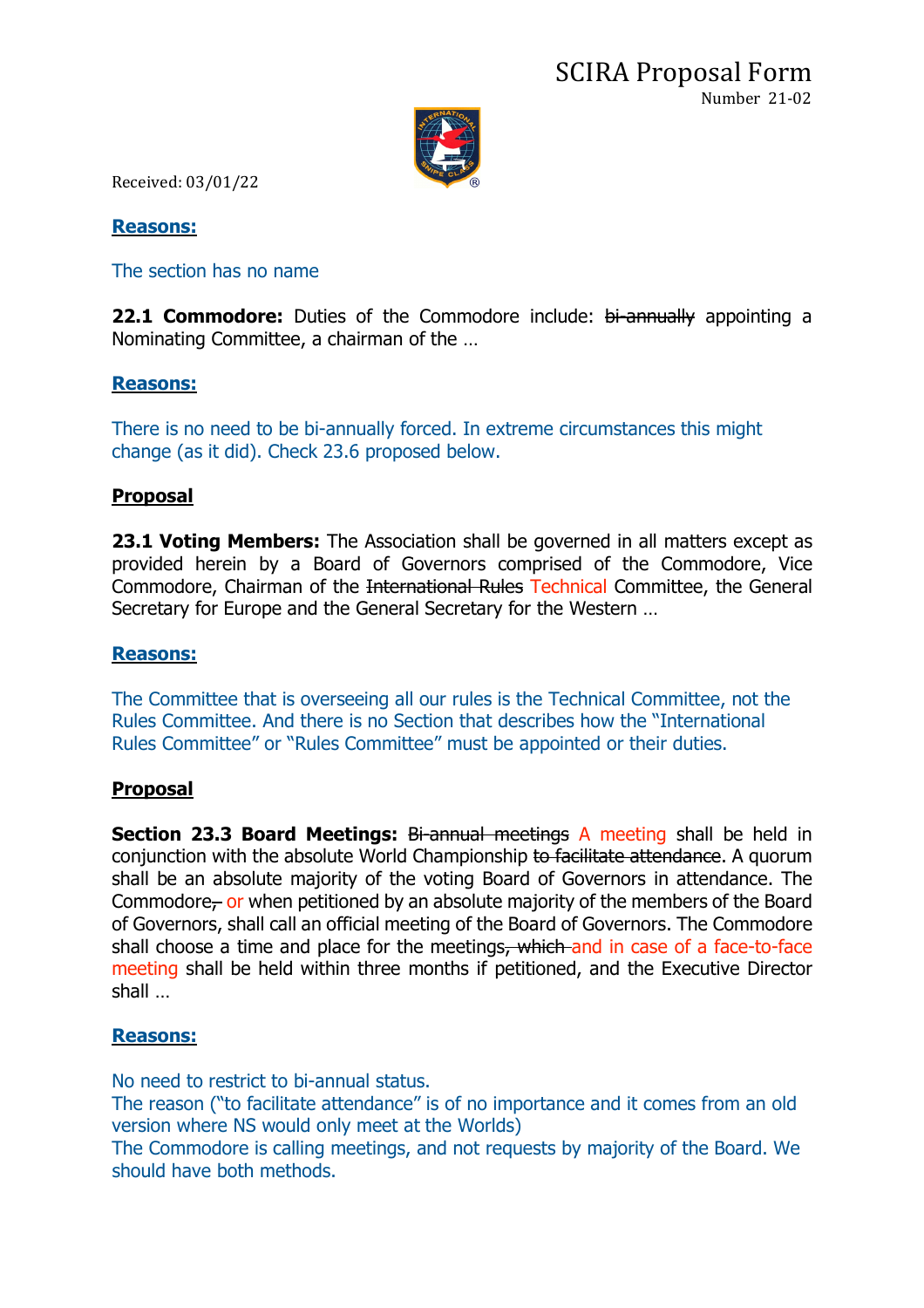

The meeting must be called 3 months in advance only in case of a face to face meeting. If not, all meetings must be called this way.

## **Proposal**

#### **Section 23.6 Extraordinary circumstances**

The Board of Governors, only by absolute majority of vote, and only under extraordinary circumstances, or in cases of force majeure or when a problem has been detected in the rules that affects the class immediately and there is no possibility of being solved according to what is established in **Section 28**, has the right to take whatever action it deems necessary for the correct administration of the class.

#### **Reasons:**

We need some paragraph that covers situations like the one we had in 2020/21

#### **Proposal**

#### **Section 24. General Secretaries**

The General Secretaries designated in Section 23 shall be elected every two years, to take office on even- numbered years at a meeting of National Secretaries at the European or Western Hemisphere & Orient Championship regattas. The chairman …for the next two years. Under the circumstances described at 23.6 this meeting may be held through tele-conferencing or video conferencing.

#### **Reasons:**

No need to restrict to bi-annual status or even or odd numbered years. Their term is clear in another part of the Constitution.

We need some sentence that covers situations like the one we had in 2020/21

### **Proposal**

### **Section 25. Election of Officers**

The Board of Governors shall have the sole power to nominate and elect the Officers of the Association for the ensuing term, such election to take place as soon as feasible after the general meeting held at the SCIRA Senior World Championship races. Under the circumstances described at 23.6 this meeting may be held through tele conferencing or video conferencing.

### **Reasons:**

Is only at senior Worlds. Not other Worlds (we have 4…) No need for the word "races"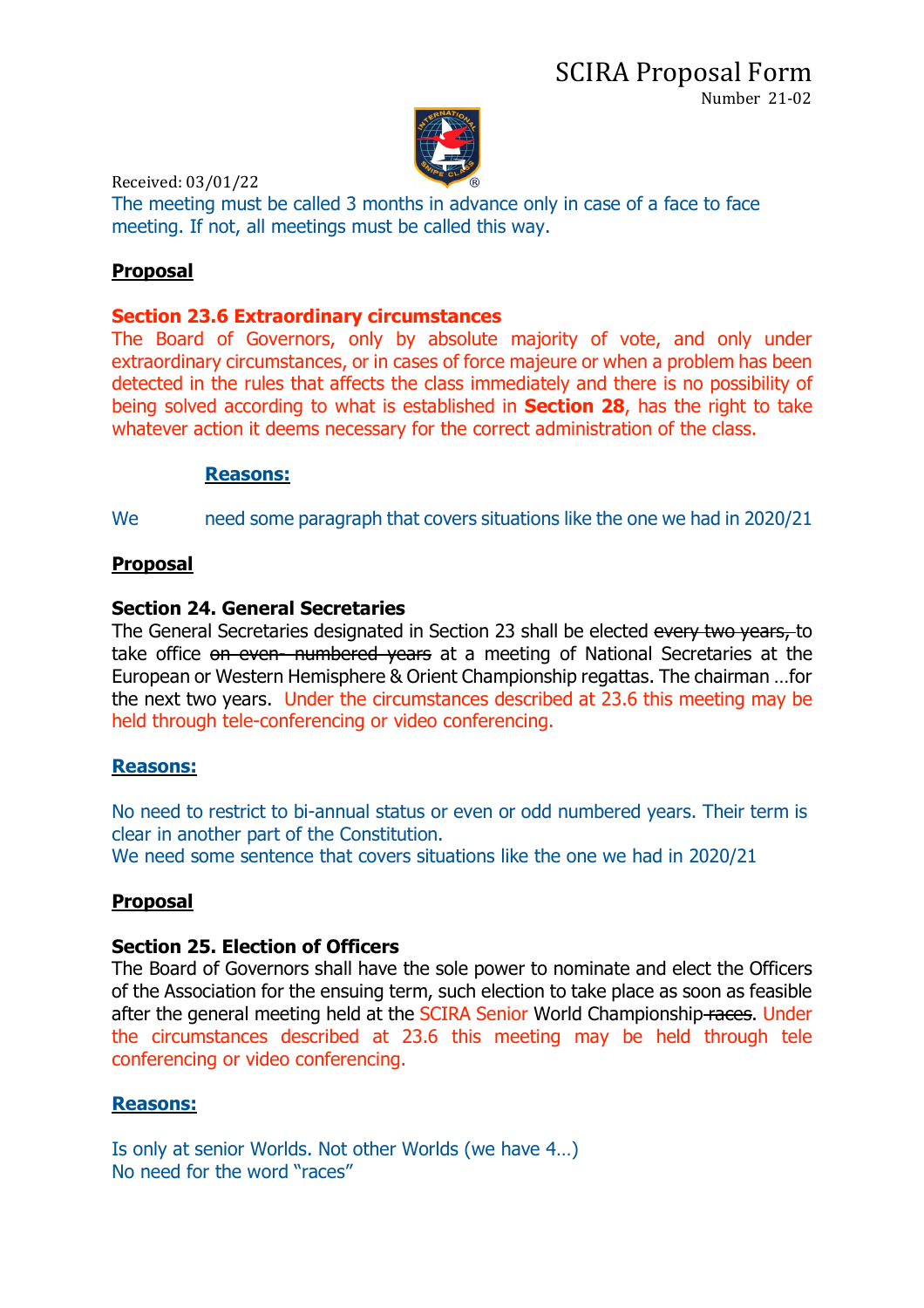

We need some sentence that covers situations like the one we had in 2020/21

# **Proposal**

**27.2 Suspension:** A member may be suspended by the voting member of the Board of Governors for gross violation of the rules or for unsportsmanlike conduct, or, after due warning, for willful and persistent disregard of rulings. The duration of a suspension is fixed by the Board of Governors, but may not exceed Board's own term of office unless the suspension is extended by the succeeding Board of Governors. Notwithstanding the foregoing, a suspension may be terminated by majority vote at an annual any Board meeting.

Members penalized by an International Jury (IJ) under RRS 2 at a SCIRA event will have an immediate suspension of their eligibility for 6 months. This original period may be extended by the Board of Governors.

## **Reasons:**

No need to limit the suspension duration. The Board is wise enough to analyze the case and give a proper suspension.

No need to wait for "annual" meeting, any meeting is good for voting.

If a sailor was penalized by a IJ (not appeal possible) under RUKE 2 of WS RRS, it means that it was proven that "A boat and her owner shall compete in compliance with recognized principles of sportsmanship and fair play. **A boat may be penalized under this rule only if it is clearly established that these principles have been violated**. The penalty shall be either disqualification or disqualification that is not excludable."

We need additional Class sanction that discourage this kind of behavior.

# **Proposal**

**27.3 Expulsion:** A member may be expelled only by 5/7 vote at an annual any Board meeting.

# **Reasons:**

No need to wait for "annual" meeting, any meeting is good for voting.

### **Proposal**

#### **Section 28. Technical Committee**

The Board of Governors shall appoint a Technical Committee consisting of the Chairman of the International Rules Technical Committee, Vice Chairman, Chief Measurer, 4 Rules Technical Committee members and the Chief Information Officer. The four appointed members and the CIO shall not be elected members of the Board of Governors. The Rules-Technical Committee in accordance with World Sailing Regulations shall maintain, study and make recommendations on all Class Rules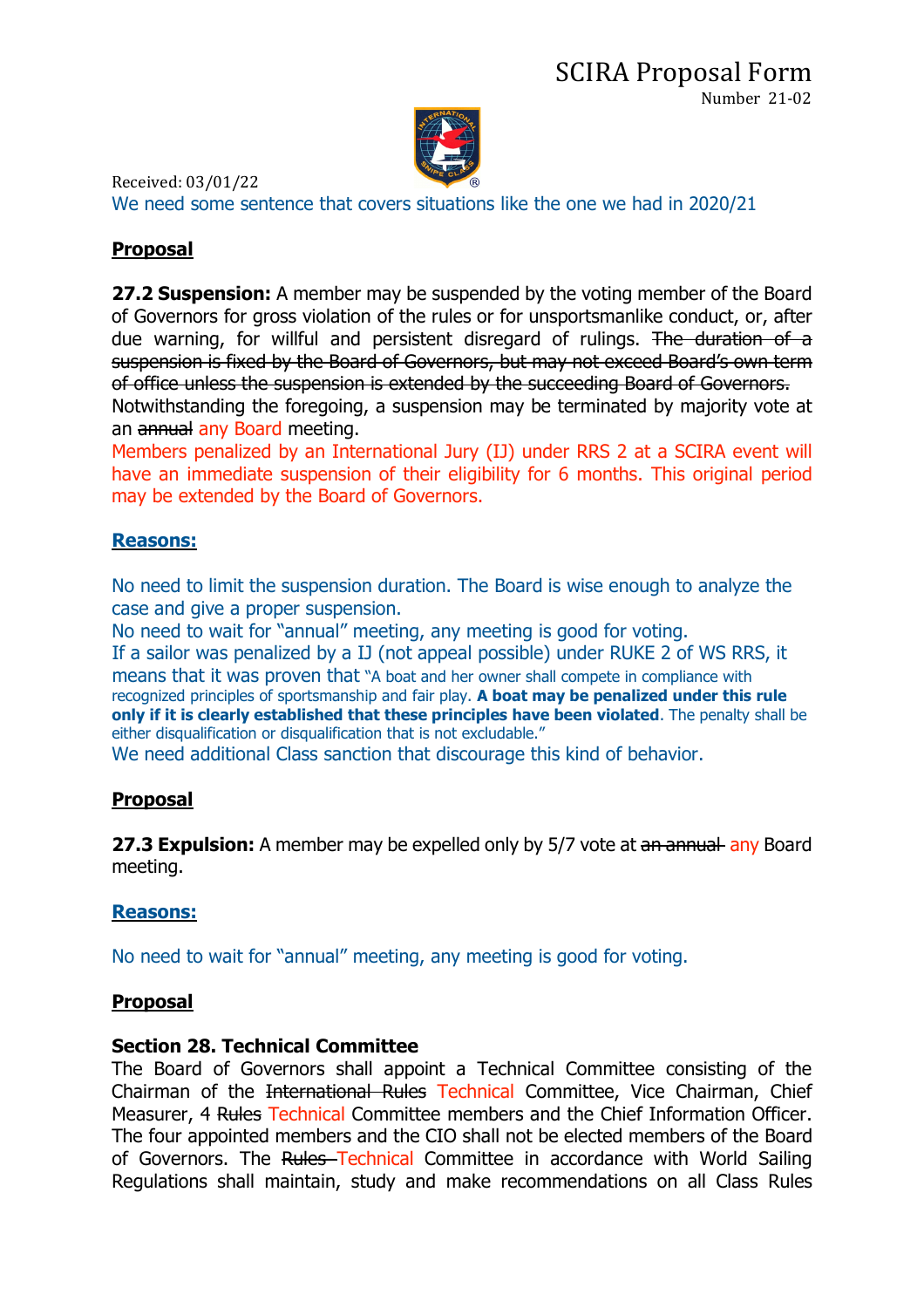

restrictions, including but not restricted to and Rules of Conduct, Deed of gifts, Constitution and By laws restrictions. This Committee, in accordance with World Sailing Regulations, shall have power to clarify any rule Class Rules or Rules of Conduct whenever its meaning is deemed not clear or unfair. If necessary, such clarifications may be submitted as rules amendments to World Sailing after approval of the Board of Governors.

Proposed Class Rules changes shall be submitted by March 1 and circulated to all members of the International Rules Committee for comments and recommendations as well as publication of the proposal via the Snipe Bulletin, posting on the SCIRA / Snipe Today website and via email to all National Secretaries with discussion held from March to June. The Rules Technical Committee will then discuss, vote and make recommendations to the Board for consideration of a vote by the Board of Governors July 1-10. Measurement…

Whenever a "circular Letter" from the International Rules Technical Committee over the signature of the Chairman appears in the Snipe Bulletin or is posted on the SCIRA / Snipe Today website Snipe web page the corrections, interpretations or simplifications appearing therein shall become a part of the current Official Rulebook. Such corrections, interpretations or simplifications will also be posted on the Snipe SCIRA / Snipe Today web site, Rules section.

#### **Reasons:**

There is no description of the "International Rules Committee" or the "Rules Committee". In past years, al the work regarding our rules was made by the Technical Committee.

No need to limit the documents under TC supervision to Class Rules and Rules of Conduct. Is the duty of the TC also to look over all the Documents of the Class. Changes taking out "snipe website" and replacing by "SCIRA / Snipe Today website"

### **Proposal**

#### **Section 29. Chief Measurer**

The Board of Governors shall appoint a Chief Measurer. He shall serve a four years term with re-election possible after the first term. He shall be responsible for managing the Class Measurers worldwide. He shall be a member of the Rules-Technical Committee and shall advise that Committee on Measuring Rules problems. The Chief Measurer shall supervise all certified measurers, grant or reject measurement certificates, and answer questions on measurement rules in coordination with the Chairman of the Rules Technical Committee. Subject to the approval of the Technical Committee, he shall establish and maintain measurement standards, forms and techniques. He shall maintain liaison with the Technical Committee, and may recommend to the Board changes in plans and specifications.

#### **Reasons:**